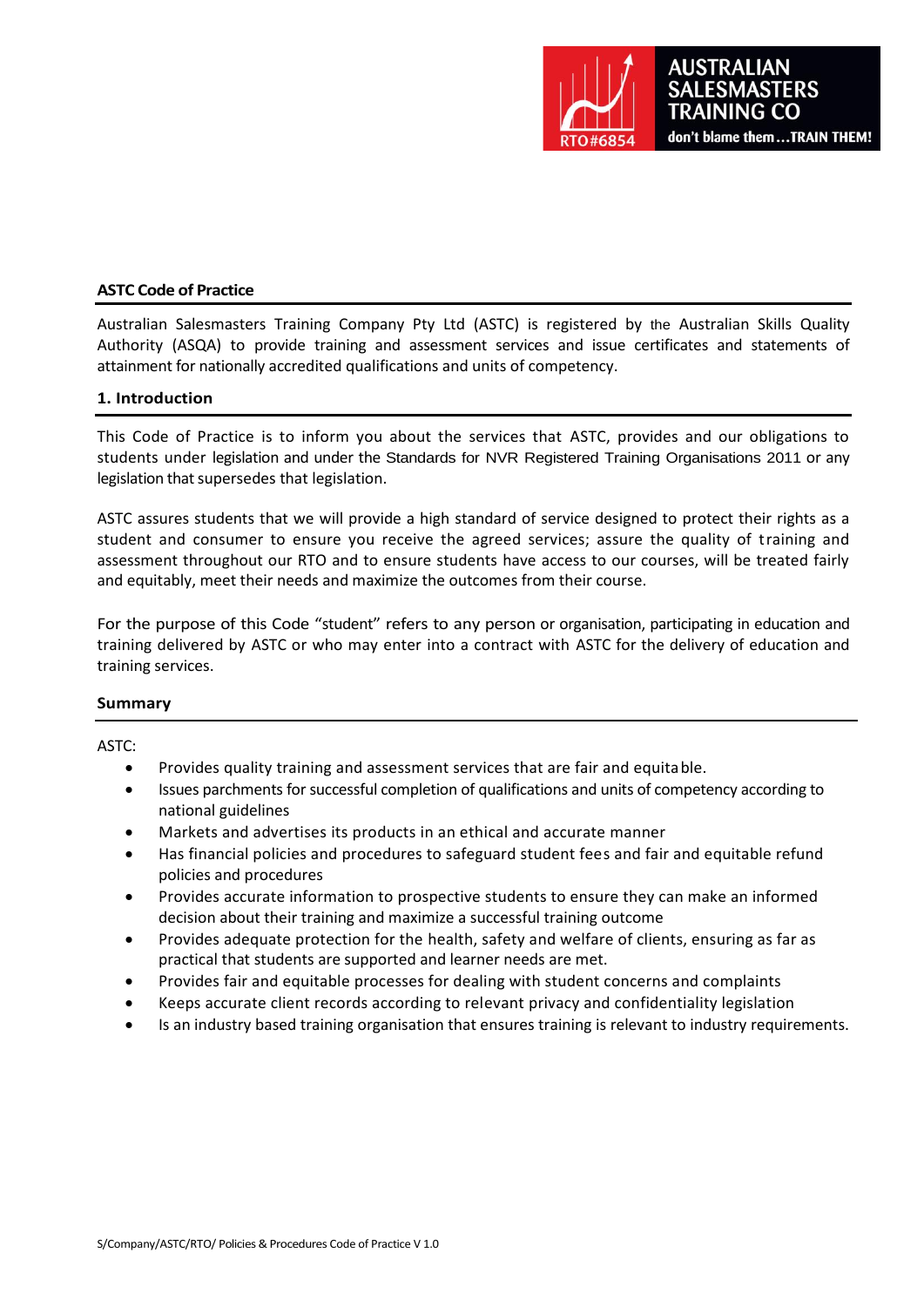## **2. Provision of Quality Training and Assessment Services that are Fair and Equitable**

- 2.1. ASTC has policies and management practices which maintain high professional standards in the delivery of training and assessment services, and which safeguard the interests and welfare of students.
- 2.2. ASTC maintains a learning environment that is conducive to the success of our students.
- 2.3. ASTC has the capacity to deliver and assess the vocational qualification for which it has been registered, provide adequate facilities, and use methods and materials appropriate to the learning and assessment needs of our students.
- 2.4. ASTC monitors and assesses the performance and progress of its students.
- 2.5. ASTC ensures that teaching staff are not only suitably qualified but are also sensitive to the cultural and learning needs of students, and we provide training for our staff as required.
- 2.6. ASTC ensures that assessments are conducted in a manner that meets the endorsed components of the relevant training packages(s) and/or accredited courses.
- 2.7. ASTC is committed to access and equity principles and processes in the delivery of its services and will not lawfully discriminate against students.
- 2.8. ASTC will seek feedback from our students on their satisfaction with services they have received and seek to continually improve our services in accordance with their expectations.

## **3. Transition to new training packages**

3.1 ASTC ensures that students are undertaking the latest version of the relevant training package. Where training packages are changed during the course of study, students are transitioned to the new training package/qualification/unit of competency within 12 months of publishing on [www.training.gov.au](http://www.training.gov.au/) , where practical from a business and time perspective, in negotiation with the student and without disadvantaging or causing the student to undertake unnecessary additional work.

# **4. Issuance of Qualifications**

4.1.ASTC issues qualifications and statements of attainment to students who meet the required outcomes of a qualification or unit competency in accordance with all appropriate national guidelines and acknowledges that qualifications are nationally recognised.

#### **5. Marketing of Training and Assessment**

- 5.1. ASTC markets and advertises its products and services in an ethical and accurate manner.
- 5.2. ASTC will gain written permission from a student before using information about that individual or organisation in any marketing materials.
- 5.3. ASTC accurately promotes and markets recognised training products and services to prospective students.
- 5.4. ASTC will ensure students are provided with full details of conditions in any contract arrangement with ASTC.
- 5.5. No false or misleading comparisons are drawn with any other training organisation or qualification.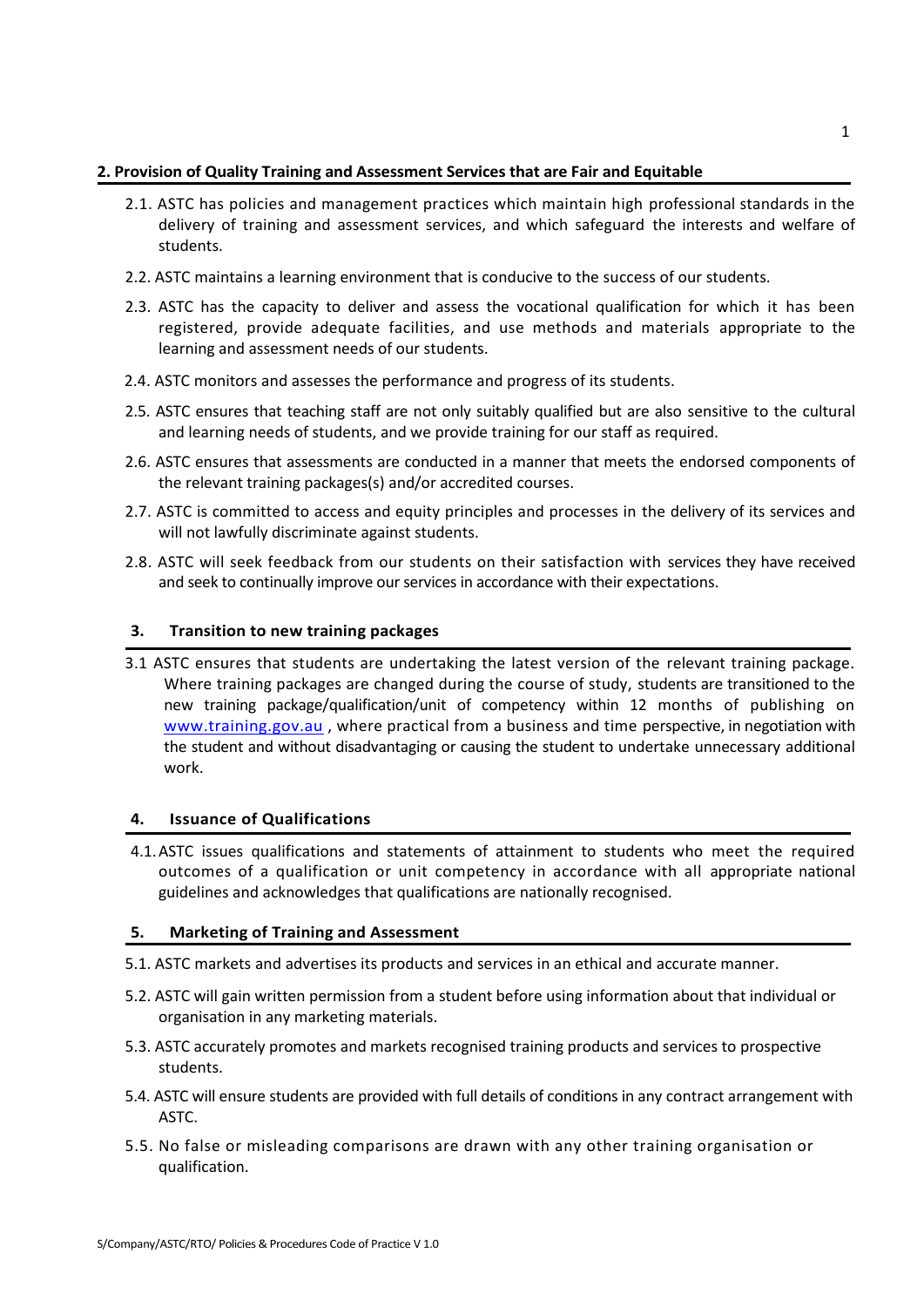#### **6. Financial Standards**

- 6.1 ASTC has a refund policy that is fair and equitable and this policy is made available to all students prior to enrolment. ASTC does not receive fees in advance of program delivery.
- 6.2 ASTC has measures to ensure that students receive a refund of fees for services not provided, including services not provided as a result of the financial failure of ASTC.
- 6.3 ASTC ensures that the contractual and financial relationship between the student and the ASTC is fully and properly documented, and that copies of the documentation are made available to the student.
- 6.4 ASTC will not provide training or issue qualifications / statements of attainments whilst a student has an outstanding financial commitment to ASTC .

#### **7. Provision of Information**

- 7.1 ASTC supplies accurate, relevant and up-to-date information to prospective students covering but not limited to the matters listed in Appendix A to this code.
- 7.2 ASTC supplies this information to students before it enters into written agreements with them and regularly reviews all information provided to ensure its accuracy and relevance.

#### **8. Student Recruitment**

- 8.1. ASTC conducts recruitment of students at all times in an ethical and responsible manner. Offers of course placement are based on an assessment of the extent to which the qualifications, proficiency and aspirations of the applicant are matched by the training opportunity offered.
- 8.2. ASTC will ensure that the educational background of intending students is assessed by suitably qualified staff and/or training partners, and provides for the training of such staff and training partners, as appropriate.

#### **9. Learner Needs and Support Service**

- 9.1. ASTC provides adequate protection for the health, safety and welfare of students and, without limiting the ordinary meaning of expression, this means that ASTC policies and procedures ensure you are treated fairly and receive all reasonable assistance to successfully complete your course once accepted for enrolment. This includes adequate and appropriate support services in terms of academics and personal counseling.
- 9.2. ASTC offers learning and assessment services that as far as practicable meet your individual learning needs. We can tailor your training program and offer a range of flexible learning and assessment services and resources.
- 9.3 Prior to commencement a student will be requested to complete pre- training activities under supervision of a ASTC staff member and this will be used to assess your current skills and knowledge and identify gaps in core skills
- 9.3. ASTC will ensure that learning experiences are positive and free from discrimination and harassment.

#### **Recognition of Prior Learning (RPL)**

9.4. ASTC recognise that you may already have skills and knowledge that are relevant to your course outcomes prior to course commencement. We will assist you to gain recognition through a process called Recognition of Prior Learning (RPL) so that you may not have to undertake unnecessary training, thus fast tracking course completion.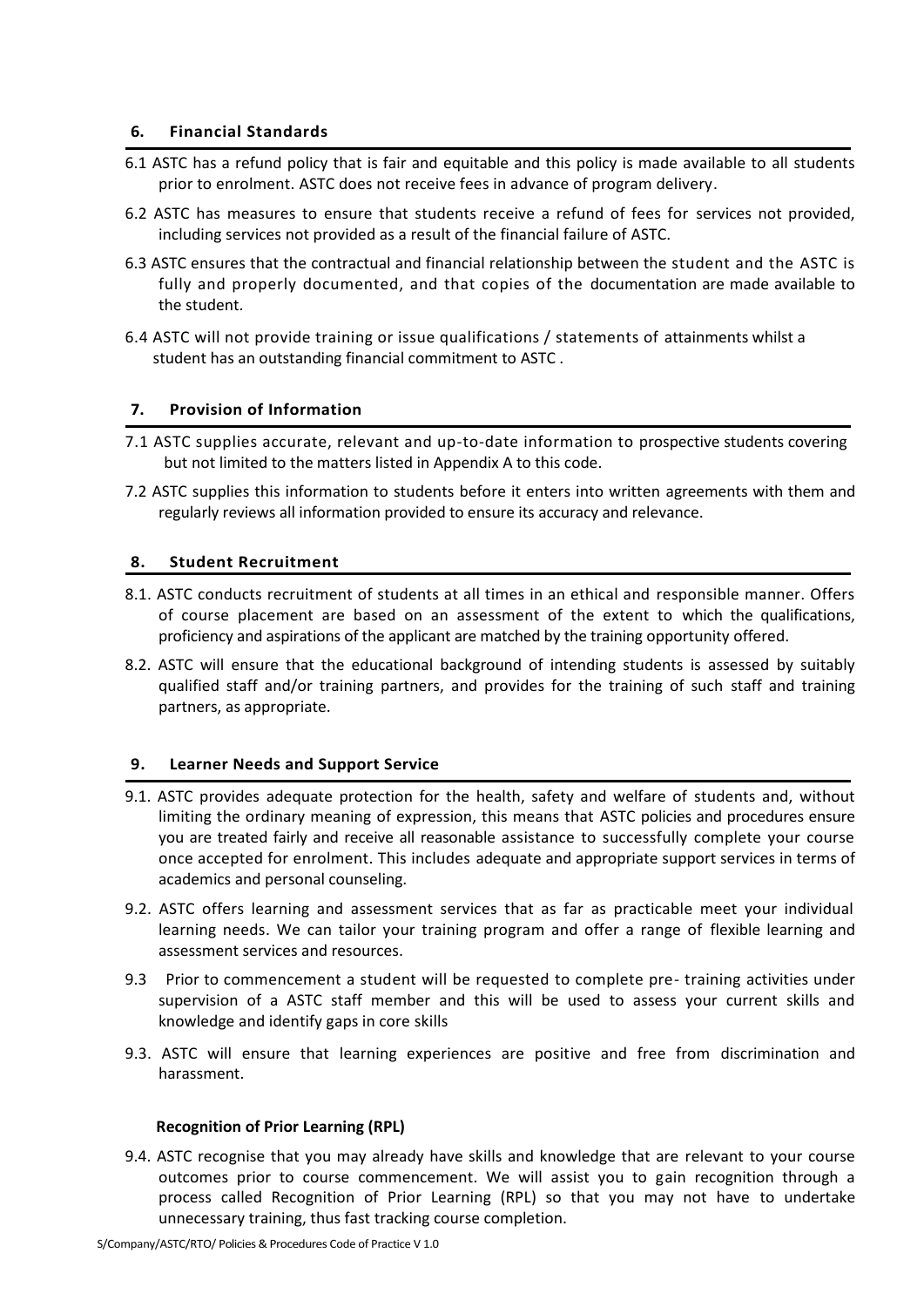#### **Language, Literacy and Numeracy**

9.5. ASTC has a process to assist students with Language, Literacy and Numeracy skills. On commencement a student will be requested to complete pre- training activities under supervision of a ASTC staff member and this will be used to identify gaps in Language, Literacy and Numeracy skills. ASTC understands the sensitivity of a student requiring assistance and will be discussed with the student in a confidential manner.

#### **10. Complaints and Grievance Process**

10.1 ASTC will ensure that students have access to fair and equitable processes for dealing with student concerns and complaints (grievances) and have a process for students to appeal against decisions that affect the students' progress. Every effort is made by our organisation to resolve students' grievances Refer ASTC Grievance Policy and Procedures.

#### **11. Record Keeping**

- 11.1 ASTC will keep complete and accurate records of student details, communication with students, the attendance, progress and results of students, financial records that reflect all payments and charges and the balance due as well as all other lawful records necessary, and will provide copies of these records to students on request.
- 11.2 These records are managed to maintain confidentiality and will not be divulged to third parties unless authorised by the student or under law. The client may view your own records to confirm their accuracy and completeness.
- 11.3 ASTC will retain student assessment items in full for up to six months after completion of qualification/ units of competency achieved or withdrawal from course. Students should retain a copy of their own assessments for their records.

## **12. Industry Relevance**

- 12.1 ASTC is an industry based training organisation that both employs and regularly engages with external relevant industry personnel to evaluate our training and assessment services. This ensures that our graduates hold the required skills and knowledge to the standard of performance required in the workplace.
- 12.2 ASTC's training and assessment strategies are developed in conjunction with relevant industry to ensure they are relevant to industry needs. Where student's training or assessment occurs in a workplace, evidence of your performance will contribute to our assessments.
- 12.3 ASTC's teaching and assessment staff either continually liaise with industry to ensure their skills and knowledge reflect current practice or are currently working in the industry the subject of delivery.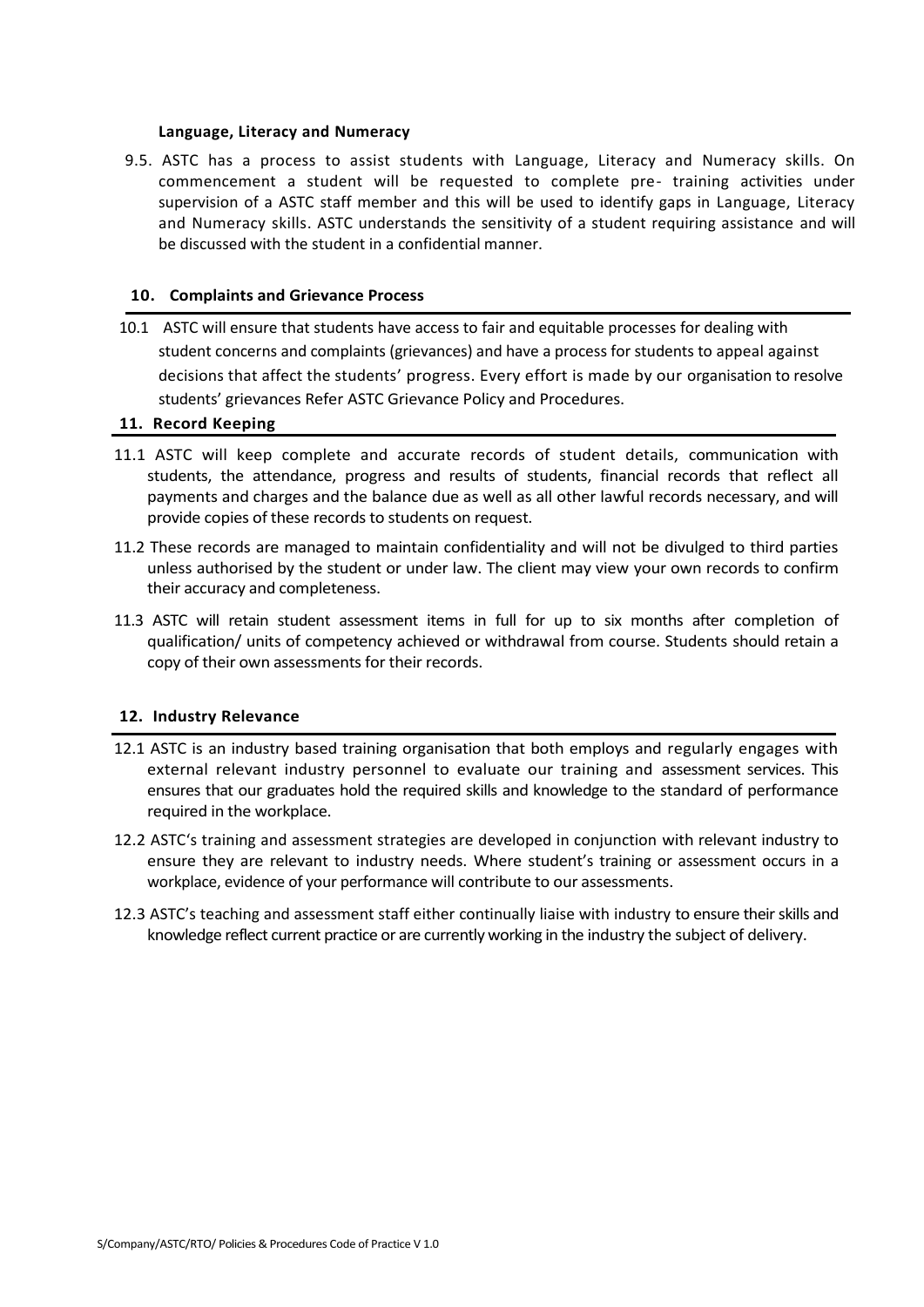# **ASTC Code of Practice**

# **APPENDIX A**

**Information to be provided to students by ASTC to fulfill its obligations as a registered training organisation before students enter into a contract with it.**

- Copy of the Code of Practice
- The accreditation status of the course
- Entry requirements
- Arrangements for the Recognition of Prior Learning (RPL)
- The commencement dates and duration of the courses
- The time commitment involved in undertaking the training offered
- The qualifications / certification to be issued on the completion or partial completion of the course of study
- Requirements to achieve the qualification
- How the course articulates with other training
- Expected employment outcomes
- Policies on assessment, resubmission of work etc
- Detailed costs of training (if applicable)
- The conditions under which students will be eligible to receive a refund of fees (if eligible)
- Arrangements for the protection of students' funds (if applicable)
- Internal and external grievance / appeal processes
- Students rights and responsibilities
- Registered training organisation's (RTO's) rights and responsibilities
- Withdrawal arrangements
- Condition under which tuition may be terminated
- Student support services